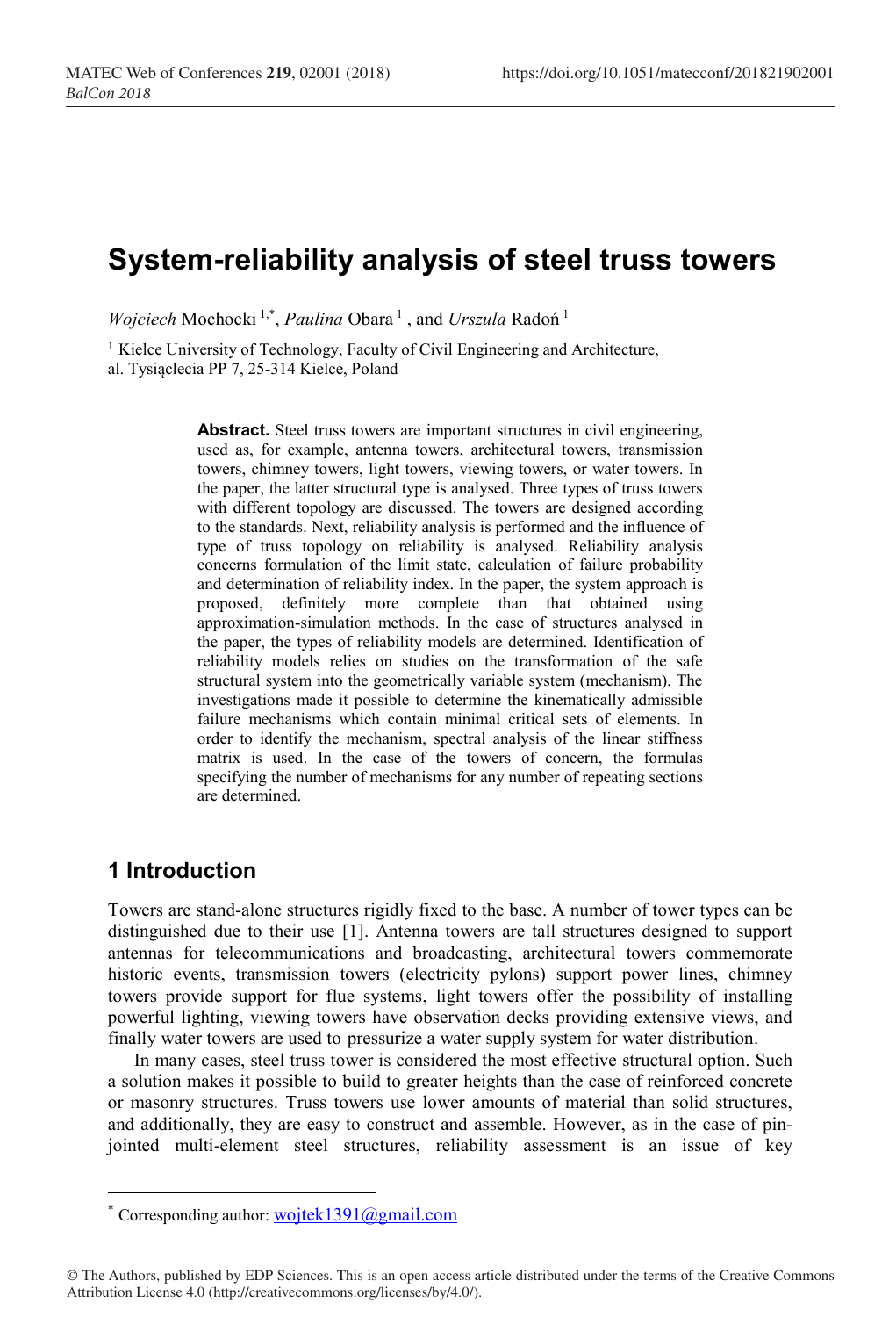importance [2]. The structure is reliable if it performs functions specified in the design over the entire service life. A usual measure of reliability is the reliability index *β* [3].

The methods commonly used for the structural reliability assessment can be classified as follows [4]: Level I, Level II, Level III methods and the system approach. Level I, i.e. semi-probabilistic methods involve the verification of structural reliability, but they do not determine the exact failure probability. Those methods use partial safety factors. Level II methods include approximation (FORM, SORM) and simulation (Monte Carlo, Importance Sampling) methods. In Level II methods, boundary probability distributions of individual random variables are used [3, 4]. Level III methods are fully probabilistic and they provide an extension of Level II methods. In this case, the cumulative probability distribution of random variables is known. Another group contains system approach (serial, parallel and mixed systems). In this case structural characteristics of the building must be taken into account, i.e. interaction of the structural elements in the load-carrying system [3, 5-8]. In the paper, the system approach is used to assess the reliability.

### **2 Truss tower design**

In the paper, reliability analysis is conducted for towers exhibiting different truss types. Water tower with a water tank located at the top of the structure is designed in accordance with current standards [2, 9-11]. The structural model is shown in Fig.1, the truss types can be seen in Fig. 2.

According to the design, the tower is situated in the wind speed zone I, in the roughness class 2. The structure foundation is at A=170 m a.s.l. The wind load is modelled in accordance with the loading scheme appropriate for this structure [11, 12]. The main permanent load is a cylindrical steel sheet water tank that is filled with water. Additionally, the dead load, the weight of the 3x3 m steel deck, on which the tank is installed, and the deck service load of 2 kN/m2 are taken into account.



**Fig. 1.** Scheme of the tower with a tank  $(1 - \text{main legs}, 2 - \text{diagonal breaking}, 3 - \text{horizontal breaking})$  $4 - deck$ ,  $5 - water tank$ ).

In the paper three cases of truss topology namely W1, W2, and W3 are discussed. In Fig. 2 truss topologies for *n*=4 repeatable sections are presented. Table 1 shows steel sections, numbers of the most stressed elements and their stress intensity level depending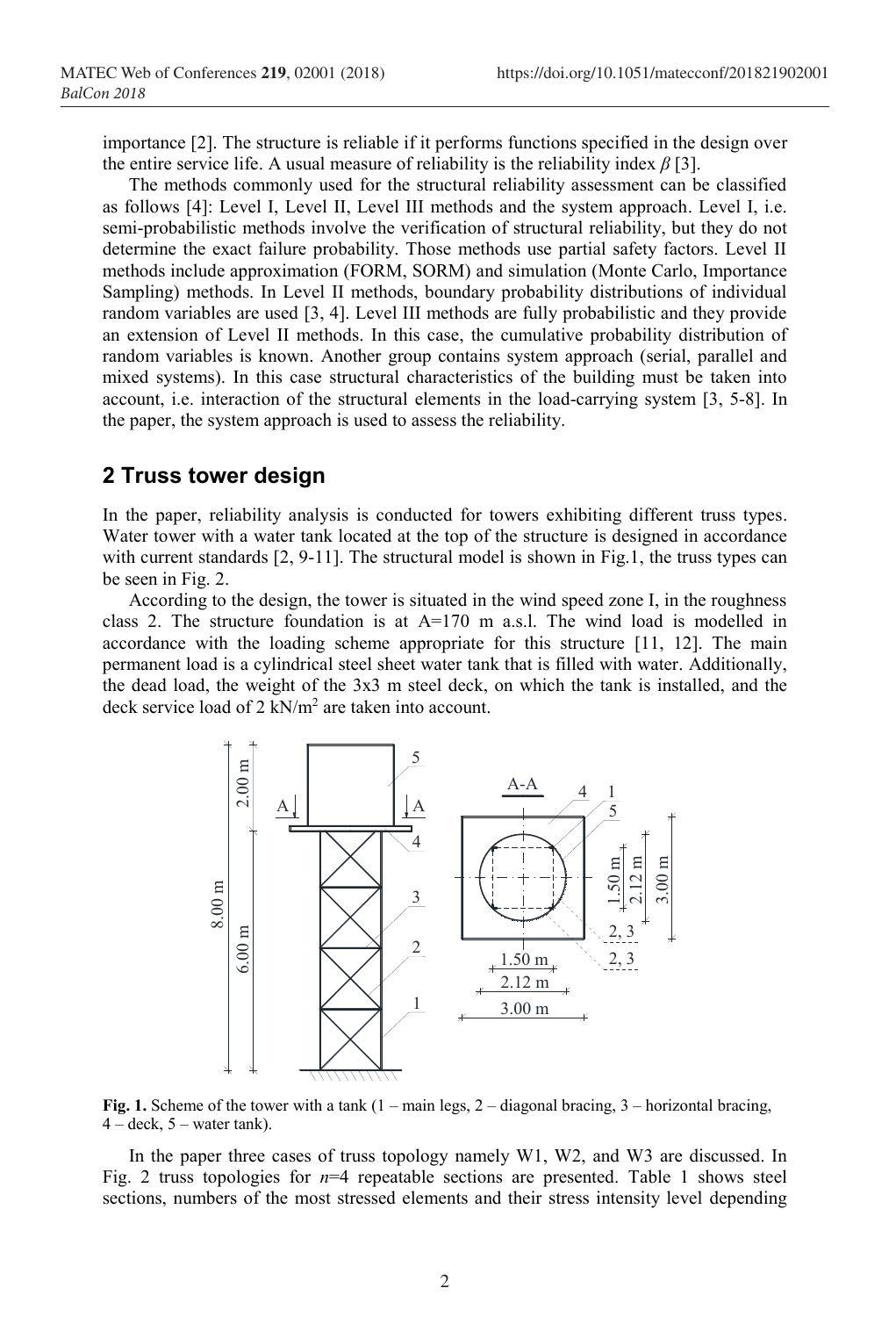

on the assumed truss type. The towers are made of S235 steel of the yield strength  $f_y$ =235 MPa.

**Fig. 2.** Truss topology: a) W1, b) W2, c) W3.

**Table 1.** Structural elements of truss towers.

| Truss<br>topology | Element type        | Element<br>profile | Most stressed element |                               |  |
|-------------------|---------------------|--------------------|-----------------------|-------------------------------|--|
|                   |                     |                    | Element number        | Stress intensity level<br>'%] |  |
| W1                | main leg            | L50x6              | $\mathfrak{D}$        | 78                            |  |
|                   | diagonal bracings   | L40x5              | 5                     | 73                            |  |
|                   | horizontal bracings | L40x4              | 3                     | 11                            |  |
| W <sub>2</sub>    | main leg            | L50x6              | $\mathfrak{D}$        | 78                            |  |
|                   | diagonal bracings   | L40x5              | 5                     | 73                            |  |
|                   | horizontal bracings | L40x4              | 3                     | 11                            |  |
| W <sub>3</sub>    | main leg            | L40x4              | $\mathfrak{D}$        | 65                            |  |
|                   | diagonal bracings   | L45x6              |                       | 81                            |  |
|                   | horizontal bracings | L40x4              |                       | 20                            |  |

## **Reliability analysis of the truss**

#### **3.1 System-reliability**

When the system approach is applied to assess the reliability of a rod structure, it is necessary to consider its structural arrangement and the interaction of structural elements. This way, the reliability model, which is the structure eigen value, can be identified. In order to define the reliability model, the kinematically admissible failure mechanisms (KAFMs) should be specified. They contain the minimal critical sets of elements (MCSE), which have a specified number of causative elements (*l*). In reliability theory, three system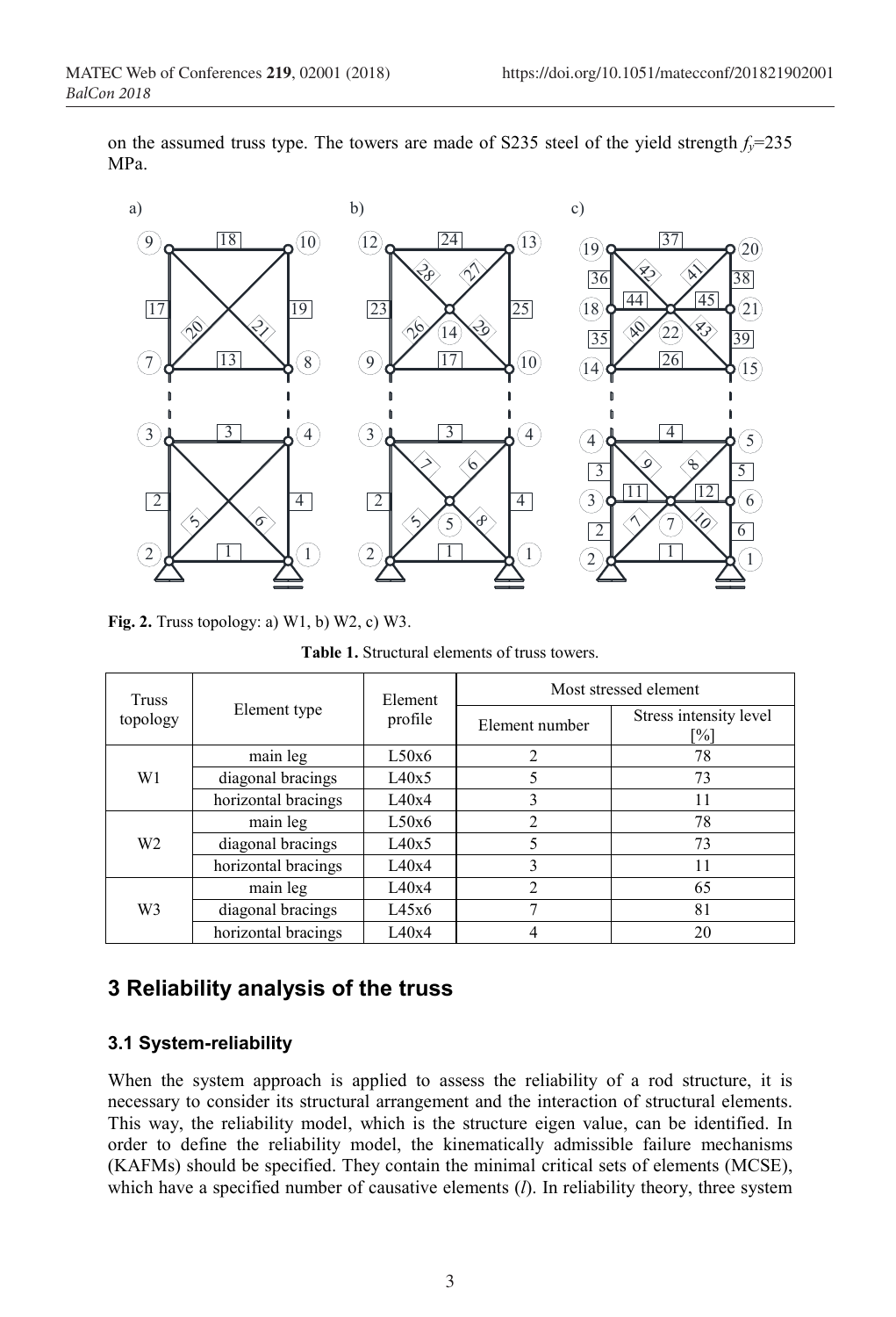types are distinguished, serial, parallel and mixed (parallel-serial and serial-parallel) systems (Fig. 3).



**Fig. 3.** Types of reliability models: a) serial system, b) parallel system, c) parallel-serial system, d) serial-parallel system.

The serial system (Fig. 3a) is the one which undergoes failure if even only one element fails (becomes inoperable), making the system becomes geometrically variable. The serial system corresponds to statically determinate structures, in which the capacity of the weakest element is decisive for the capacity of the entire structure. The characteristic feature of the serial system is that with the growth of the number of its elements, the capacity and reliability decrease. Reliability of the system *R* is calculated from the formula:

$$
R = \prod_{i=1}^{k} R_i
$$
 (1)

where:

 $R_i$  reliability of a single element,  $k$  – number of the system elements.

The serial system consists of *k* minimal critical sets of elements (*k* MCSE), each of which has one causative element (*l*=1).

The parallel system (Fig. 3b) is operable if at least one element is operable. The parallel system corresponds to certain statically indeterminate structures. The capacity and reliability of this system increase with the number of the elements. In this case, one minimal critical set of elements (1 MCSE) is found, which consists of *k* causative elements  $(l=k)$ , and the reliability of the system is calculated as follows:

$$
R = 1 - \prod_{i=1}^{k} (1 - R_i)
$$
 (2)

In the case of mixed (parallel-serial and serial-parallel) systems, in order to identify a proper reliability format of the structure it is necessary to analyse how the elements are coupled, i.e. what relations hold between them. The parallel-serial system (Fig. 3c) consists of *m* MCSE, each of which includes *k* causative elements (*l*=*k*). The reliability of such a system is computed applying a formula:

$$
R = 1 - \prod_{j=1}^{m} \left[ 1 - \prod_{i=1}^{k} \left( 1 - R_{ji} \right) \right]
$$
 (3)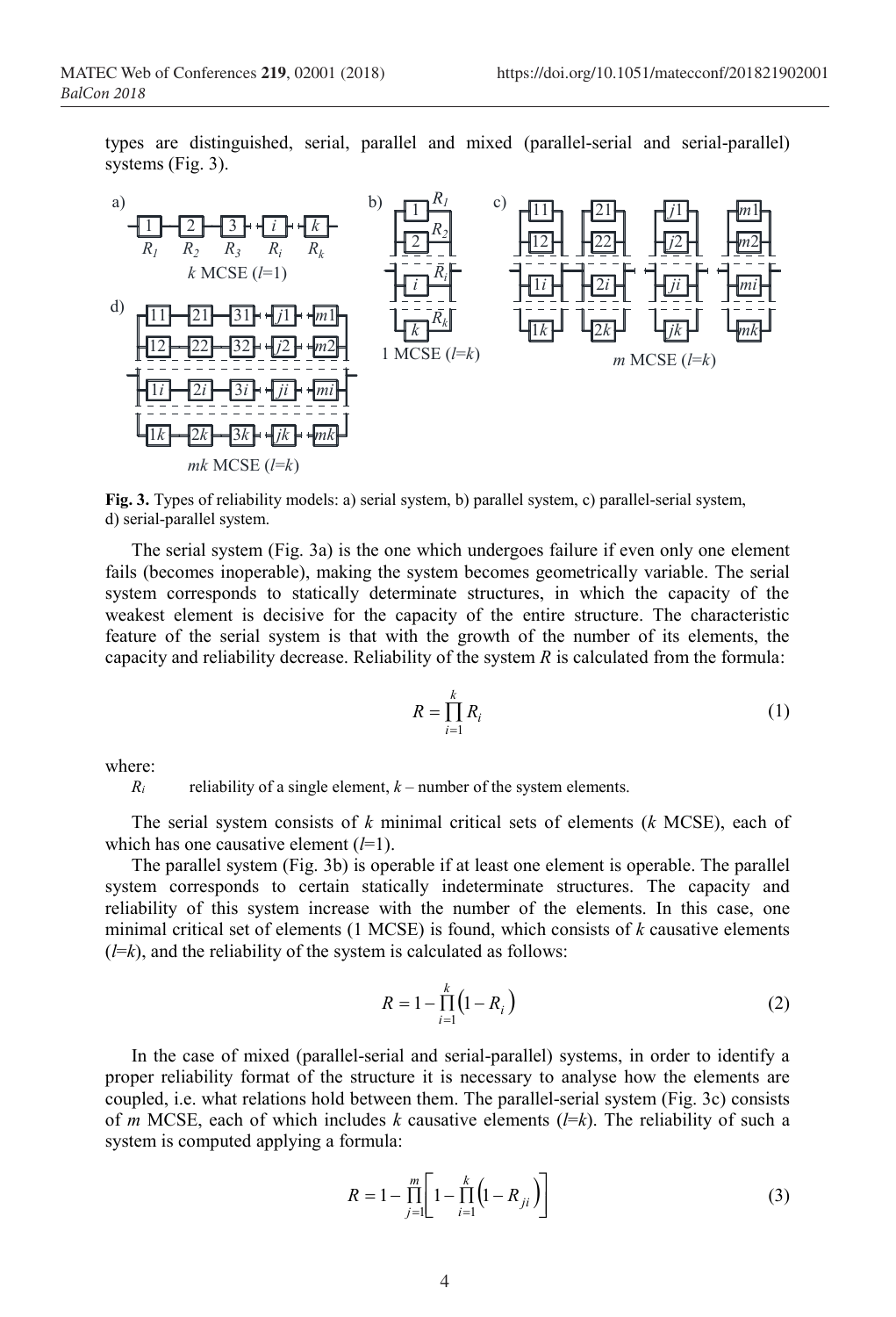In contrast, in the case of the serial-parallel system (Fig. 3d), the number of MCSE is  $m \cdot k$ , and each MCSE consists of *k* causative elements (*l*=*k*). The reliability of such a system is computed acc. formula:

$$
R = 1 - \prod_{i=1}^{k} \left[ 1 - \prod_{j=1}^{m} R_{ji} \right]
$$
 (4)

Complex structures may contain systems with different types of connections presented above. That also refers to truss towers, as shown in the paper.

In order to determine reliability of the system, it is also necessary to compute the reliability of a single element. The procedure that leads to the determination of the reliability of element  $R_i$  was presented, among others, in the paper  $[7]$ . In order to determine the element reliability, it is necessary to determine random variables of the effect of action *Ei*, and of capacity *Ni*. Random variables are described by means of normal distribution with the parameters  $\mu$  (expected value) and  $\sigma$  (standard deviation). With respect to standard deviation for effect of actions  $\sigma_{E_i}$ , variation coefficient is assumed at the level of 6%, whereas due to standard deviation for capacity  $\sigma_{Ni}$ , its level is 10%. A subsequent step is determining the safety margin *Zi*, which is a difference between the random variable of the effect of action  $E_i$  and of capacity  $N_i$ . As a result, the safety margin  $Z_i$  is also a random variable described by means of normal distribution. The parameters of this system are the expected value of the safety margin  $\mu_{Zi} = \mu_{Ni} - \mu_{Ei}$  and standard deviation of the safety margin  $\sigma_{Z_i} = \sqrt{\sigma_{E_i}^2 + \sigma_{Ni}^2}$ . Next, reliability index for a single element  $\beta_i = \mu_{Z_i} / \sigma_{Z_i}$  is computed. On its basis, probability of the element failure can be estimated  $P_{\beta} = \Phi(-t_i)$ , where  $\Phi$  is the Laplace function. The final step involves the computation of the element reliability  $R_i = 1 - P_{fi}$  and the reliability of the system *R*. In order to compute the reliability

of the system, it is necessary to identify the reliability model.

#### **3.2 Kinematically admissible failure mechanisms for truss towers**

Defining kinematically admissible failure mechanisms (KAFMs) that contain minimal critical sets of elements (MCSE) consists in specifying the possible mechanisms. To that end, spectral analysis of the linear stiffness matrix is performed:

$$
(\mathbf{K}_{\mathbf{L}} - \lambda \mathbf{I})\mathbf{q} = \mathbf{0} \tag{5}
$$

where:

**KL** linear stiffness matrix,  $\lambda$  – eigen values, **q** – displacement vector.

Eigen values  $\lambda$  describe the system energy state, whereas the eigen vectors corresponding to eigen values describe the form of deformation. The system is not a mechanism if all eigen values *λ* have a positive value. The mechanism will be found if any of eigen values  $\lambda_i$  equals zero, and the mechanism form is defined by the eigenvector corresponding to the value  $\lambda_i$  [6]. In order to carry out spectral analysis of the linear stiffness matrix the program developed by the authors in the Mathematica environment is applied.

In the paper, truss towers with three truss topology are analysed (Fig. 2). On the basis of the analyses, formulas are derived for the number of mechanisms *lm* for each truss (W1, W2, and W3), depending on the number of elements *le* and the number of repeating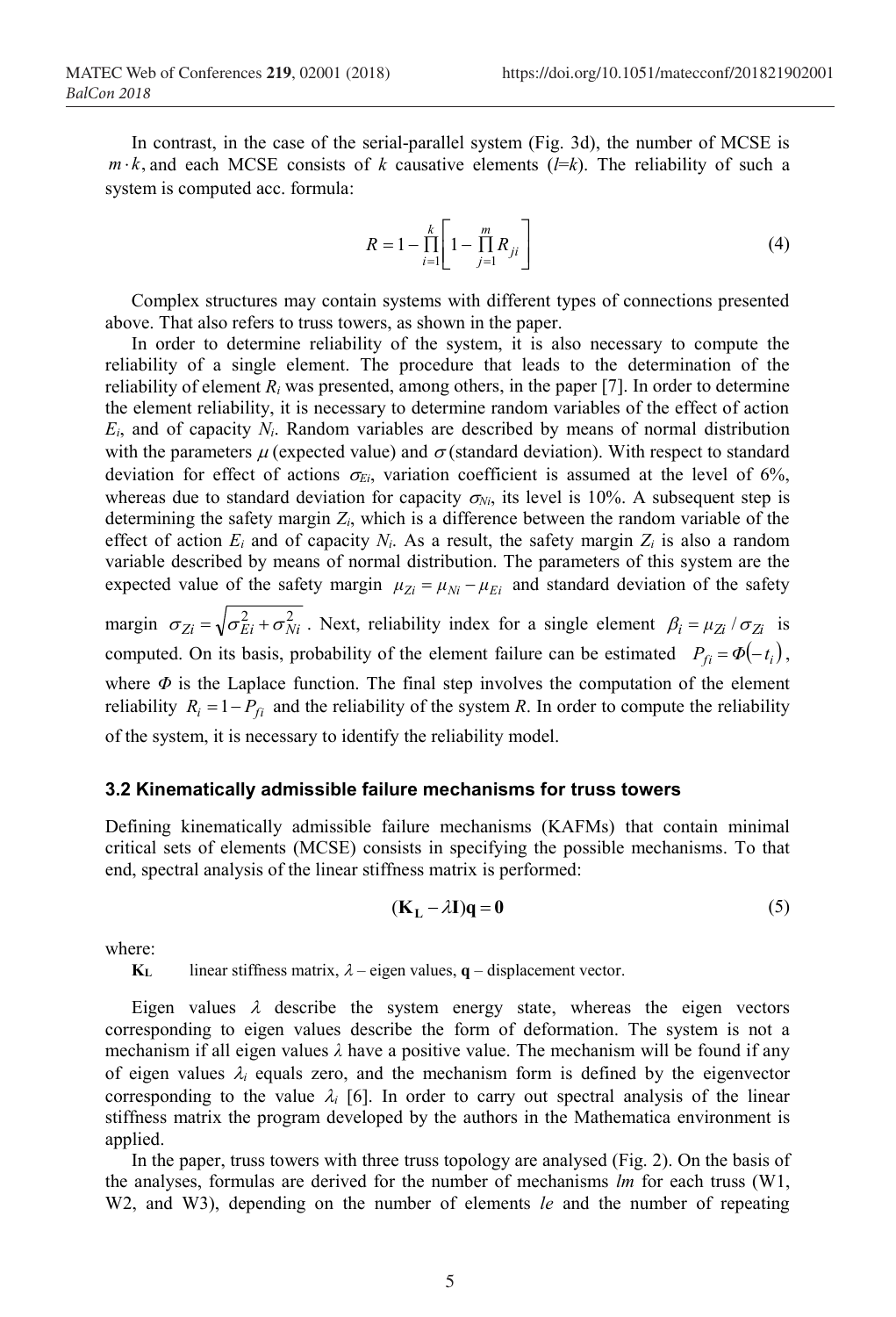sections *n.* With respect to W1 and W2 topologies, the number of mechanisms is given by the formula:

$$
lm = \frac{(le - (n-1))!}{2!((le - (n-1)) - 2)!}
$$
\n(6)

whereas for W3 topology:

$$
lm = \frac{\left(le - (n-1) - 2n\right)!}{2!\left(\left(le - (n-1) - 2n\right) - 2\right)!} + 2n\tag{7}
$$

For instance, Table 2 shows the number of mechanisms *lm* depending on truss topology, for the number of repeating sections from 1 to 4.

|                | Formula for the | Number of repeating sections $n$ |     |              |     |  |
|----------------|-----------------|----------------------------------|-----|--------------|-----|--|
| Truss topology | number of tower |                                  |     |              |     |  |
|                | elements le     | Number of mechanisms <i>lm</i>   |     |              |     |  |
| W1             | $6+5(n-1)$      |                                  |     |              |     |  |
| W2             | $8+7(n-1)$      |                                  |     | 190          | 325 |  |
|                | $12+11(n-1)$    |                                  | 157 | $33^{\circ}$ | 569 |  |

**Table 2.** Number of mechanisms.



**Fig. 4.** Kinematically admissible failure mechanisms for the truss W1 with *n*=4 repeating sections.

When the analysis is reduced to simple formulas, it is possible to quickly evaluate the number of mechanisms in the truss structure. That is important because machine computations for the number of sections greater than four (*n*>4) are highly time-consuming. That results from a quick increment in the number of mechanisms with an increasing number of rods, which is decisive for the duration of computations. However, formulas (6) and (7) do not reveal the elements contained in a specific mechanism. Additionally, they do not make it possible to establish the type of relation between elements, i.e. whether they are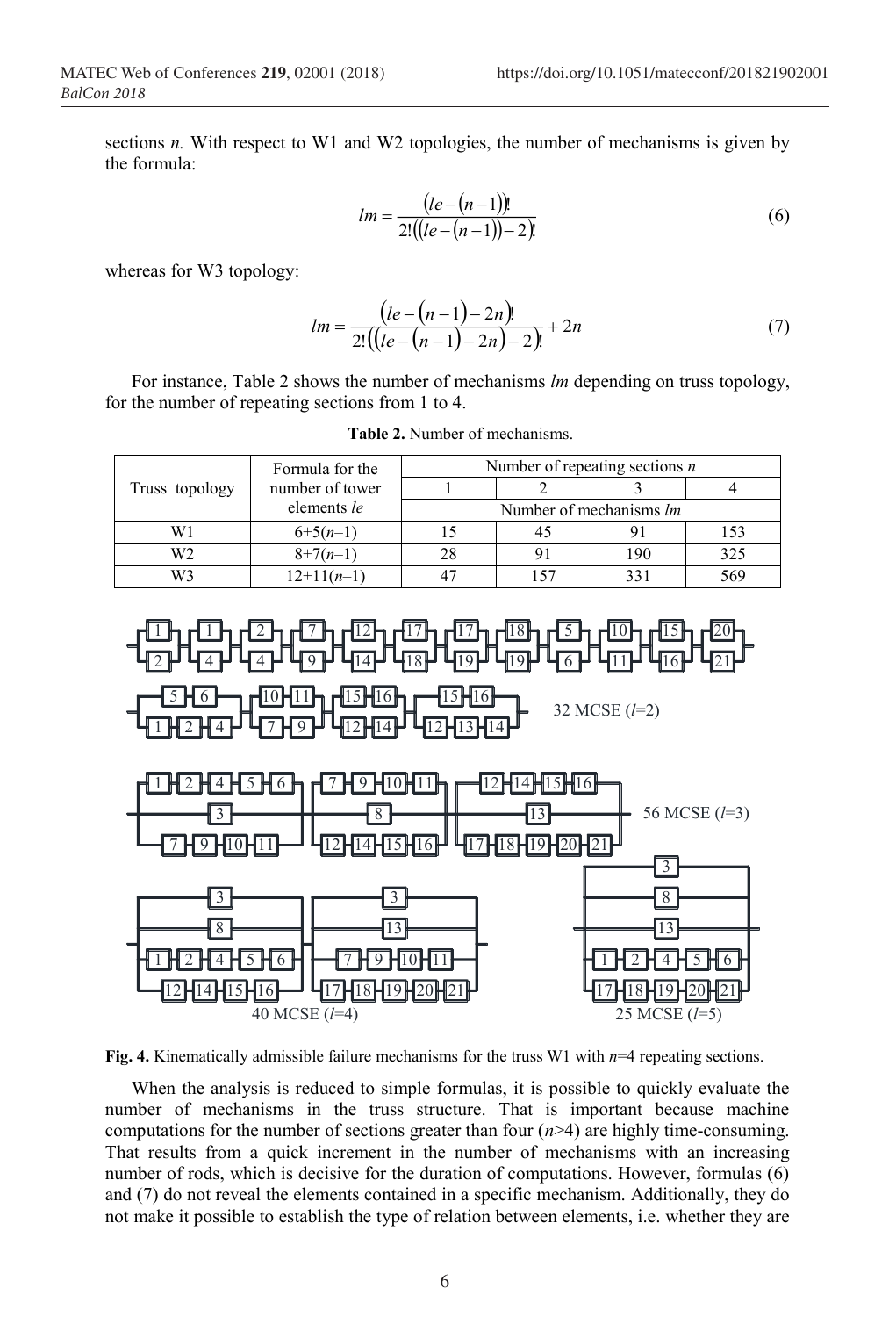serial, parallel or mixed systems. Thus it is necessary to perform a full analysis. Such an analysis for the tower W1 with 4 repeating sections is presented graphically in Fig. 4.

#### **3.3 Reliability analysis of the truss**

In order to compare the truss towers with respect to reliability, the reliability index  $\beta$  is computed for each tower of concern taking into account the most disadvantageous arrangement of loads. Reliability indexes are determined both for the assumption that all elements of the tower are connected serially,  $\beta_l$ , and considering actual connections and interactions between the rods (mixed system) taken into account. The reliability analysis considering mixed connections is performed by means of the program developed by the authors in the Mathematica environment. The reliability index  $\beta_2$  is computed for the assumption that only parallel-serial systems are found. It is a certain simplification, allowing for a full automation of the computational process. To account for serial-parallel systems that occur in the structures, equations for individual KAFMs are worked out, and the reliability index  $\beta_3$  is computed. It should be noted that it is a highly time-consuming process, to possibly create a serious difficulty for a larger number of elements. The results of reliability indexes for computational approaches quoted above are shown in Table 3.

| Truss topology | le | lm  |       | D2    |       |
|----------------|----|-----|-------|-------|-------|
| W1             |    | 153 | 1.500 | 3.454 | 3.454 |
| W2             | 29 | 325 | 1.446 | 3.293 | 3.294 |
| W3             | 45 | 569 | .320  | 2.938 | 2.938 |

**Table 3.** Reliability indexes of the structure.

## **4 Conclusions**

Truss towers, classified as multi-element pin-jointed structures, require special attention with respect to the assessment of their reliability. The analyses carried out for the study lead to some valid conclusions.

The spectral analysis of the linear stiffness matrix of truss towers makes it possible to specify the number of mechanisms and to identify parallel-serial mechanisms. On this basis, formulas for computing mechanisms for a greater number of repeating sections can be derived.

In the towers of concern for each topology, namely W1, W2, and W3, an increase, by over 100%, in the reliability index is observed when the mixed system is accounted for  $(\beta_2)$ and  $\beta_3$ ), compared with the situation when the reliability index is computed like for the serial system (*β1*).

In each case the reliability index is computed, tower W1 showed the highest, whereas tower W3 – the lowest reliability value. That is related to the fact that with an increase in the number of members, the reliability of the structure decreases.

The simplification of computations proposed in the study, which consists in taking into account only the parallel-serial mechanisms in the mixed system, does not noticeably affect the reliability index of well-designed truss towers. In the case of W2 tower, the difference between  $\beta_2$  and  $\beta_3$  is 0.001. Instead, this approach allows full automation of the computational process. Also, it is possible to avoid the necessity of working out all the equations for individual KAFMs found in the system.